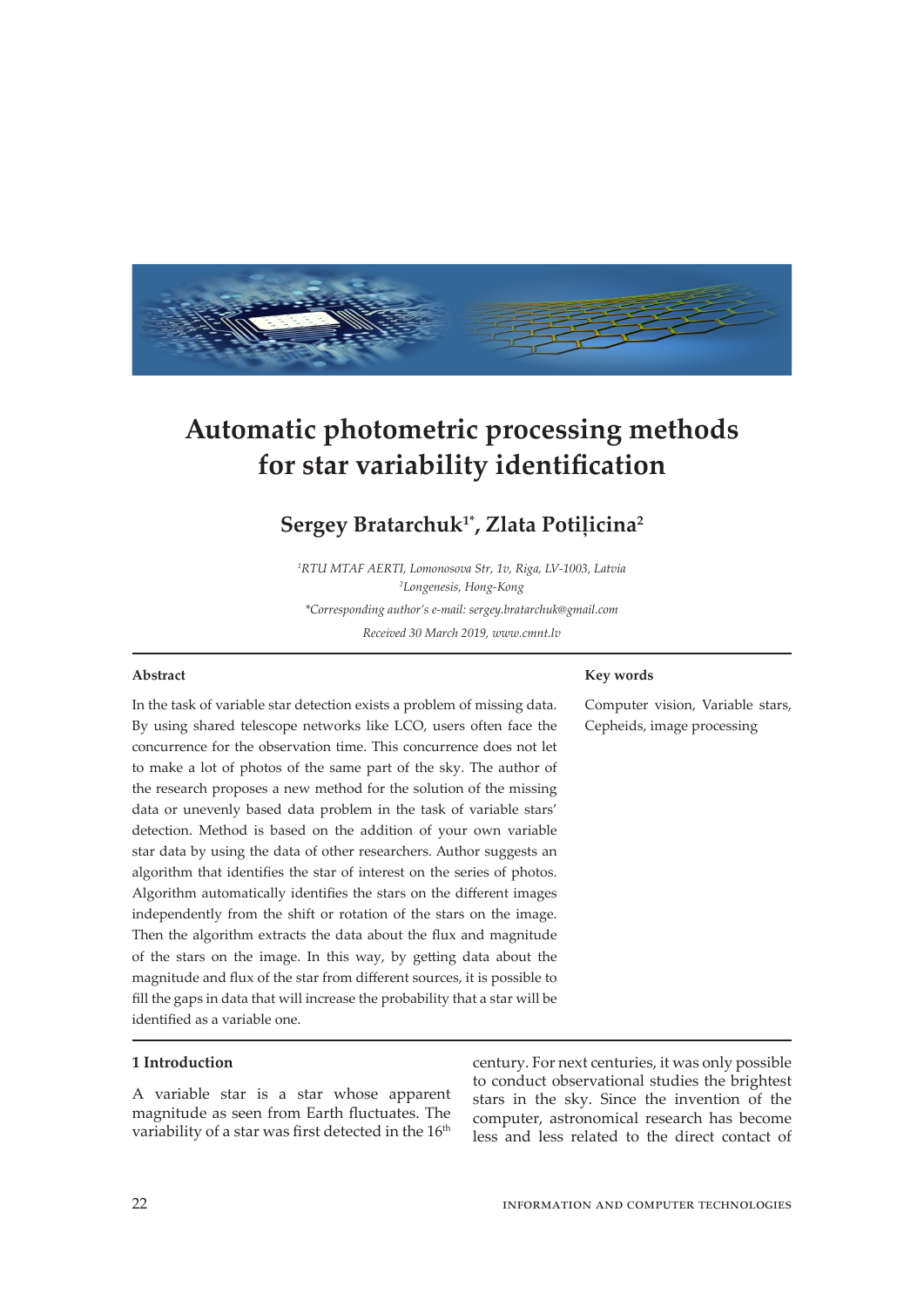a researcher with a telescope and more to the acquisition and analysis data, which also enabled deeper exploration of variable stars. There are many developed algorithms for determining the period, however, the problem of variable star detection still exists [1]. Nowadays astronomers use telescope networks where photography of a part of the sky can be requested via the Internet. As a result, there is competition for telescope operating time, which sometimes does not allow multiple photographs of the same star to be taken over a long period. The lack of photographs can lead to a periodic detection algorithm not detecting a variable star, especially if the period of this star is relatively short. The development of methods that can supplement data with the data of other scientists is topical. Such methods are not yet fully developed, but the methods that have been developed are fragmentary. There are, for example, VaST software that allows you to identify variable stars in a series of images when the overlay area is over 40%. This points to how the research problem is topical to computational methods of astronomy and not fully resolved. The aim of this work is to develop an instrument for automatic identification of star variability in a series of celestial images.

# **2 Detection of variable stars using sky image photometry**

#### 2.1 DETECTION PRINCIPLE

There are 3 phases for obtaining research data from a shared subscription resource: data collection (software for telescopes or observatories), data processing and detection of various types of objects or events. In most cases, in the data acquisition process, attention is paid not to existing algorithms that control telescopes, but rather to study how to use methods for processing astronomical images more effectively and efficiently. However, special attention is paid to data processing and object detection [2].

Astronomical images are usually captured with a CCD photodetection matrix. These detectors are similar to those used in mobile phones and other devices. Typically, images are stored in astronomy distributed FITS file format [3]. FITS is the data format most commonly used in astronomy for the transportation, analysis and archiving of scientific data files. FITS has much more than just one image format (such as JPG or GIF) and is mainly designed to store scientific datasets consisting of multidimensional arrays (images) and two-dimensional tables containing image information (date of capture, subject name and coordinates, etc.) [4] These images are almost always grayscale. If color pictures are required, color information is obtained by sequentially using multiple color filters.

The main principle of the variable star detection method is based on the identification of changes between images in a series of images taken at intervals of a few minutes to several days, for example like in the Figure 1. Changes can be detected by comparing the images by pixels or elemental image fragments. This technique is the analysis of image differences [5] Some scientists, based on the principle discussed above, have proposed their own methods and algorithms with their own improvements, such as [6 - 10]. These methods are also used in research on the detection of stars in new variables such as [11, 12].



FIGURE 1 Intensity peak values and time difference between peaks of a variable star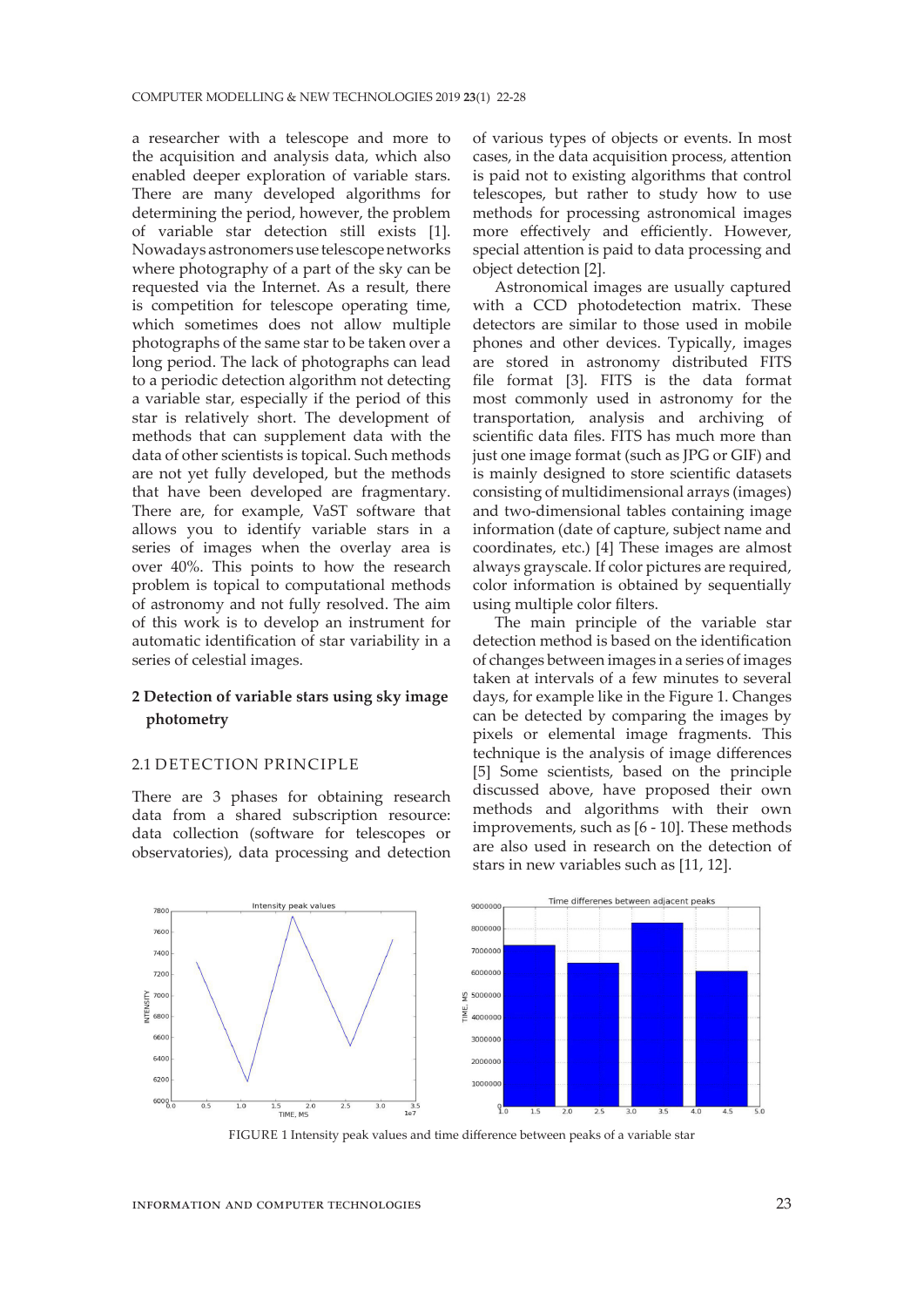In the literature, one of the sub-methods of subtraction, or subtraction, is often found in these methods. This data processing technique is based on the principle of subtraction of matrices -  $B = A-Ar$ , where B is the resultant matrix, photometric matrices of A at some point of time, and Ar is the reference image taken under particularly favorable weather conditions in a moderate atmosphere with low humidity. Most areas in the resulting image are dark, representing areas where two images are close to the same brightness. However, a number of bright point sources appear in the image of the residue. These points indicate areas where the brightness of two images differs. This technique is used by large projects such as OGLE [13] and ROTSE [11].

Based on the techniques and techniques discussed above, programmers have also offered solutions to the problem of detection and identification of variable stars. One such solution is VaST. This computer program is suitable for identifying variable stars in astronomical image series (images from FITS files). The software allows you to process images with redirected and rotated images of the same scale (the image has the same pixel height and width and the image's spatial angle). The coating should be at least 40%. This computer program is not fully automatic and requires user intervention [14]. There is also a library of algorithms AsPyLib that is suitable for Python programming language. Using this library, you can detect variable stars, as well as analyze their light curves. The detection process is not fully automated, and the support and updating of this module has ended in 2015 [15].

#### 2.2 PROBLEM OF UNEVENLY DISTRIBUTED DATA

Literature shows that studies related to variable star data processing can highlight 2 unsolved problems - lack of automation and insufficient data. For example, [12] The authors of the study admit that visual inspection is required. There is also a problem of lack of data, [12] authors admit that some stars were not clearly defined. The authors comment that this might be due to the irregular nature of the light variability of this star, or whether the amount of data was not large enough to be clearly classified as longterm variable stars. The problem of the lack of large amounts of data is also not fully resolved.

The number of images of these stars

is important for the resultant detection of variable stars, for calculating this star period and for classification. This is especially true for changing stars with a small period, which can change brightness within hours or even faster. In circumstances where the time of use of telescopes is strictly limited, research on variable stars may be difficult.

There have been attempts to solve the problem of unevenly selected data over time. There are algorithms and techniques that are well suited for processing uneven data over time. The most commonly used methods for determining the frequencies of variable stars are the following: Lomb-Scargle method [16], Fast Chi-Squared technique [17], SigSpec [18], Cubic spline method [19], Welch-Stetson algorithm [20].

Literature shows that automatic identification of variable stars is a topical task in astronomy and this task has not been resolved to the end. Existing data acquisition and processing approaches may not always guarantee variable star detection. In the case of unsuccessful coincidences, the time intervals at which the starry sky photographs were taken may coincide with the maximum or minimum of the star's brightness. This leads to the need to get more images for each part of the sky. This would exclude the possibility that the algorithm will not identify the variability of the star's brightness. There is also a problem with the competition for the telescope's lifetime, which prevents the reception of unlimited number of sky images. Another approach to automatic detection of variable stars is needed.

In this study, only pulsating star images were processed, more precisely cefeids, because these stars, unlike the double star of the eclipse, the sinusoidal light curve with the threshold, unlike the irregularly pulsating stars, have a regular period, unlike Mira's pulsating stars, the pulsation period is relatively short.

#### 2.3 METHOD

#### *2.3.1 Development of cefeid identification program*

Automatic identification of cefeids in images is a task that needs to be solved in order to successfully study the same stars, whose images were taken in different studies or researches. The main problem in this task is that sometimes the star of interest may be in the pictures taken during different studies. This leads to a situation that the same star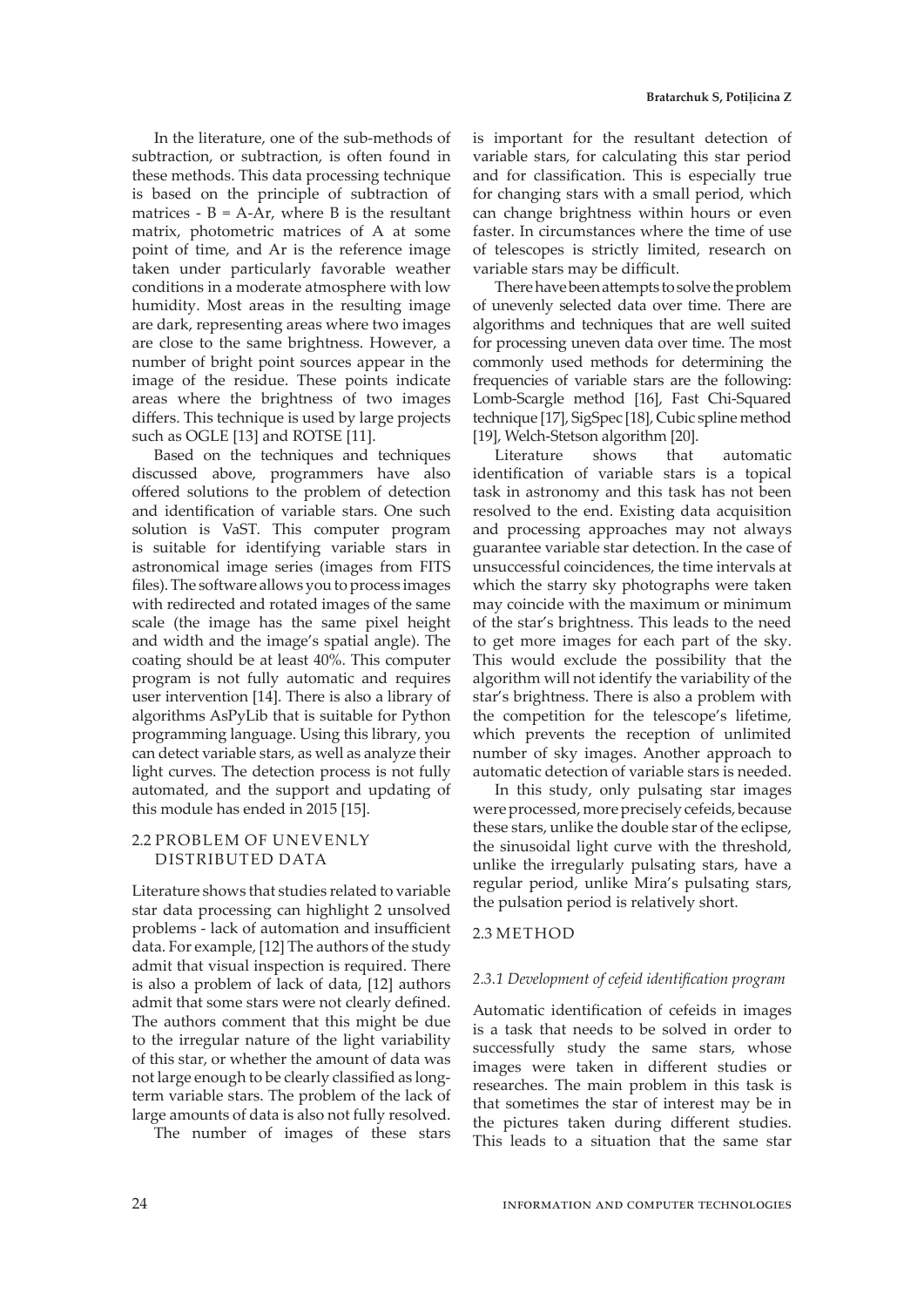may have different coordinates on the images (because it was consciously or unconsciously captured, maybe with different telescopes and perhaps from different angles of view).

The authors offer an approach for identifying cepheid stars in a series of celestial images. The algorithm is implemented in a program written in Python 2.7 programming language using algorithm libraries photutils (one of the Astropy modules that provide photometric detection of astronomical sources and tools) and astropy (a module for processing astronomical images and data). The program's input data is a series of images with a specific sky fragment taken at different times, possibly within the framework of various studies. The software processes data in FITS format.

The steps of the algorithm:

- 1. The indication of the path to the directory where the star image series is located; The 1st image in the directory is considered a reference image (reference image - is an image that will compared with other images in the series for cepheid identification);
- 2. The coordinates of the variable star in the reference image are entered;
- 3. The image captured by the telescope includes both the sky, the stars and other cosmic objects, so the next step was to recognize the stars in the pictures. For this purpose, the DAOFind algorithm from the photutils library was used. This algorithm was developed and patented by Peter Stetson [21]. DAOFIND searches images for local density maxima that have a peak amplitude greater than threshold (approximately; threshold is applied to a convolved image) and have a size and shape similar to the defined 2D Gaussian kernel. The output of this algorithm contains the coordinates of all the detected stars, the sharpness of the star in the image, the flux, the instrumental magnitude of the star (magnitude) (Figure 2).
- 4. Sometimes the shape and characteristics of different stars are similar, so that the identification of a certain star must consider not only the shape and characteristics of an identifiable star, but also the shape and characteristics of its adjacent star. So, the identification should be done using a pattern that includes both an identifiable star and adjacent

stars. This was also done by calculating a template from the reference image. The template has a square shape whose size was calculated dynamically (depending on the image size). Then all the distances from the identifiable star to the other "adjacent stars" were calculated. These distances also will be used to identify the star in other images in the series.

- 5. Processing of other images in the series (algorithm for single-star processing):
	- 1) All existing stars are detected by the image using DAOFind.
	- 2) The same stars (even in different images) will have similar sharpness. Therefore, the sharpness of all the stars identified in the image is compared with the same properties in the reference image. Only a small group of stars will be left.
	- 3) Small squares are created (the area is an automatically calculated dependence on the image size), in which the center is a candidate who can be an identifiable star, this square also includes other stars. The distances from the candidate star to the other star square are calculated. These distances were compared to the distances the reference image and the desired variable star are identified in the image.

## *2.3.2 Testing of algorithm using generated images*

To test whether the algorithm can identify the desired star in the image series, data was generated for testing. Image series with 3 complexity levels were generated:

- 1. The pictures contain 10 to 50 stars with randomly generated coordinates and other properties; In a series of images, each image is guaranteed to have an identifiable star and all the images have the same dimensions;
- 2. Figures contain 50 to 500 stars with randomly generated coordinates and other properties; In a series of images, each image is guaranteed to have an identifiable star and the images have different dimensions;
- 3. Figures range from 500 to 1000 stars with randomly generated coordinates and other properties; Images in the series may not have identifiable stars and images have different dimensions;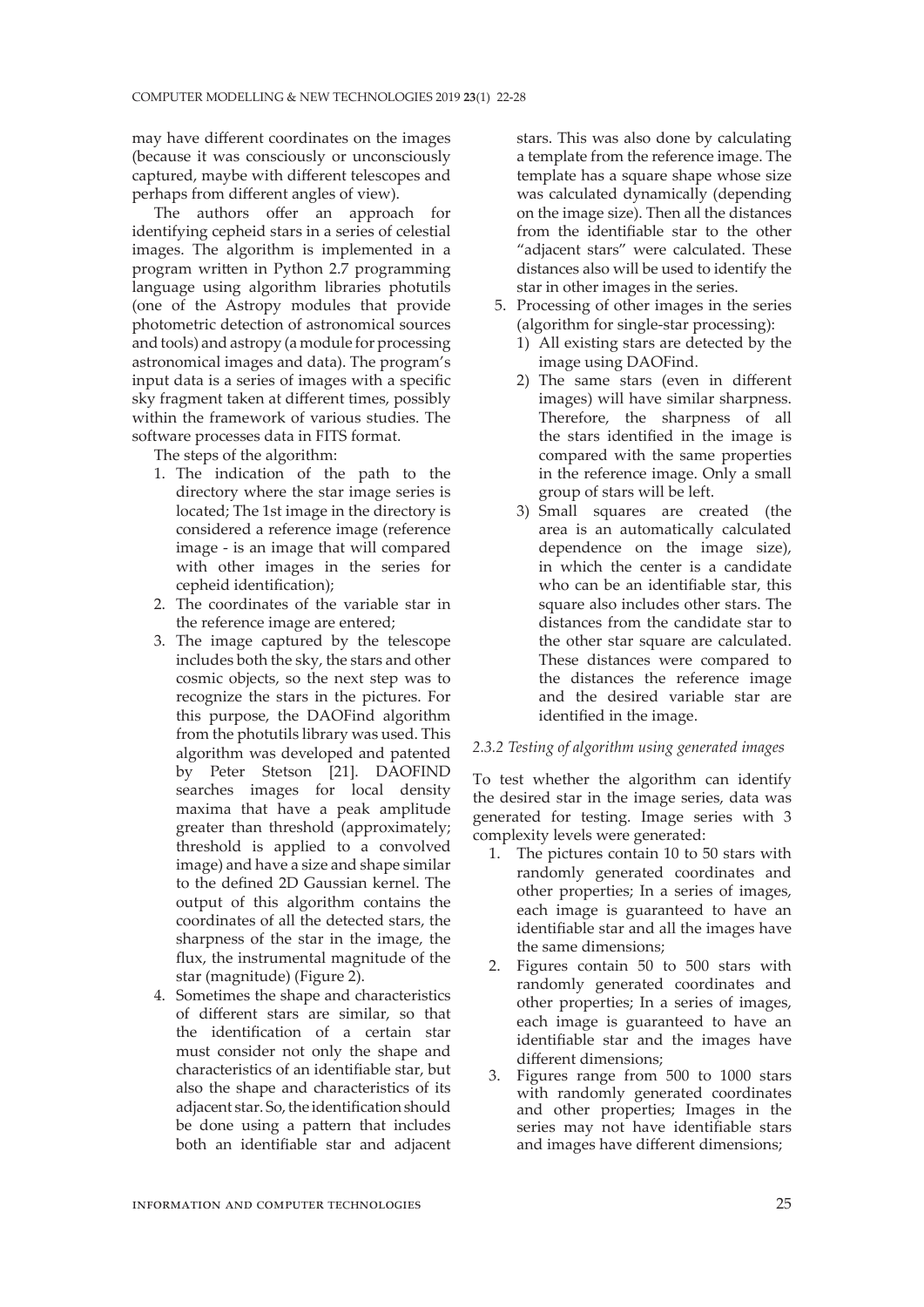

FIGURE 2 Steps of the identification of the stars using DAOFind

#### *2.3.3 Testing of using real astronomical images*

After processing the generated images, you must process the real images of the sky. The images were taken from both the LCO archive and some images were taken by the authors using LCO telescopes.

Three objects for capturing were selected. These objects are classic Cefeids - AH Velorum (period 4.2 days), BG Crucis (period 3.3 days) and Beta Doradus (period 9.8 days). By accessing the LCO image archive (which contains all the pictures taken with this telescope network), the authors have noticed that other scientists had not photographed these stars and these sky fragments using this telescope network, so the authors of the work were the first to do it using LCO telescopes. These photos are now available to all other users of the LCO telescope network in the scientific archive.

After that, all the taken photos were analyzed using the developed software. Then the authors used the Lomb-Scargle method to detect the period.

After that the algorithm was once again tested using the images of 3 Cepheids CU Mon, AK Cep and W Sgr. The images were retrieved from the LCO scientific archive.

#### **3 Conclusions**

- 1. The developed algorithm when processing artificially generated images successfully processed and identified the star in images with coverage less than 25%;
- 2. When processing data from the LCO archive, it was determined that using data only from one study or research it

is not possible to accurately determine the period of cefeid because of the lack of data;

- 3. When processing the images that was taken by the authors, the correct period was not calculated for any star. Continuity of observations and number of images are important for the correct determination of the period. The breaks were due to the windows expired error (the observation time has expired but the photograph was not taken). When contacting the support service, the response was that this error occurred when a lot of people also wanted to observe the same telescope and at the same time. The support service confirmed that there was competition and offered to attract other users of the telescope, to ask or to help them to take photos (collaborative project). So, to determine the cefeid period, the number of images must be increasing, especially if the period is a few days, and several photos must be taken in one day;
- 4. When processing data that was retrieved from LCO scientific archive (AK Cep, CU MON and W Sgr), the periods of the stars were calculated correctly. Overall over 1000 images were processed and thus it was possible to correctly determine the periods;
- 5. VaST software requires at least 40% image overlay for successful star identification. The method and the program based on it, developed within this research, can successfully identify a star even if the image coverage is less than 40%. For example, in 25% of the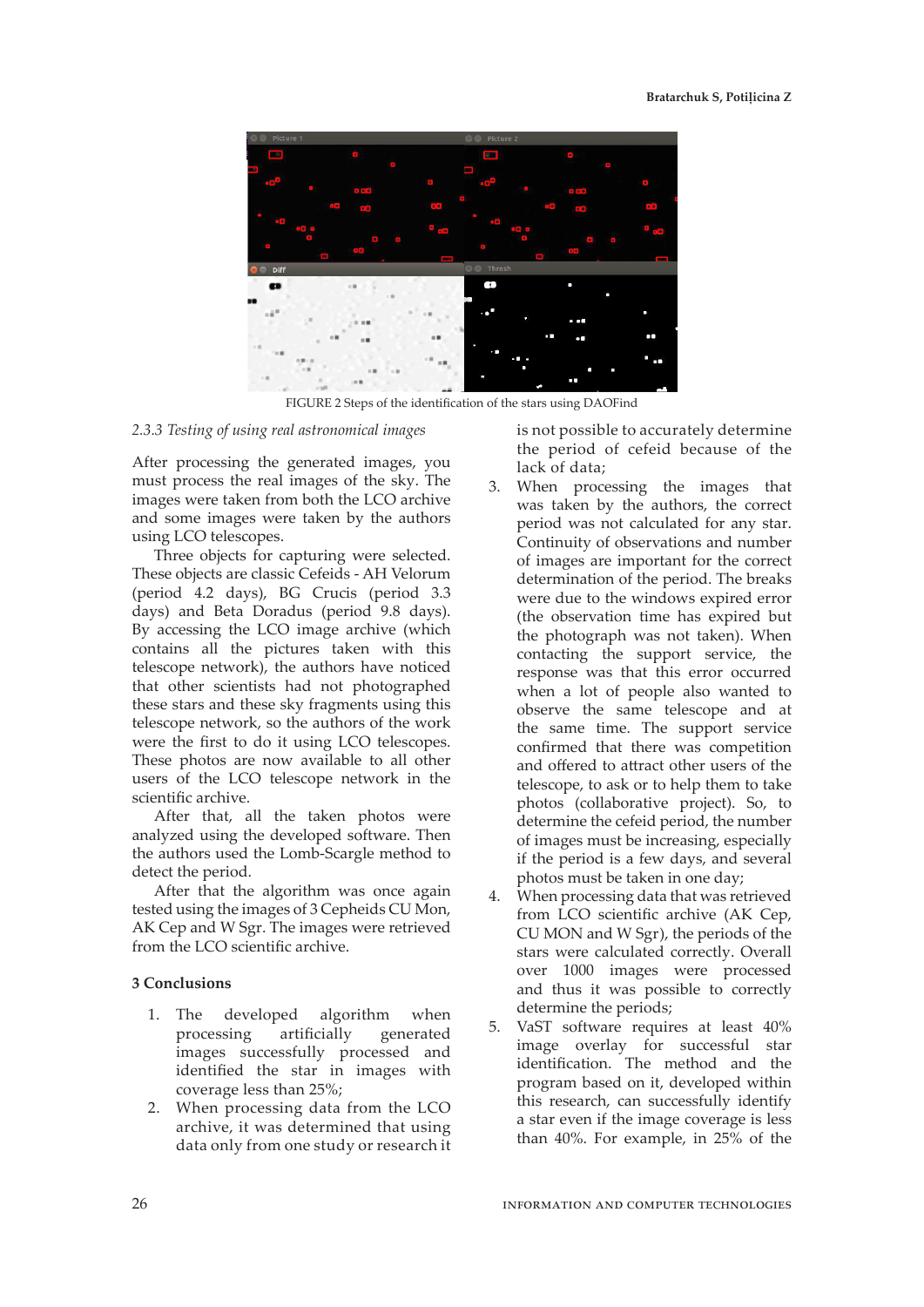generated images, the stars of interest were successfully identified;

In this study, an algorithm and software for automatic identification of cefeids in a series of star images were developed. The developed method also includes the necessary steps to identify cefeids. The identification process

#### **References**

- [1] Potiļicina Z 2017 .The identification of variable stars using computer vision approaches and methods *Research and technology – step into the future* **12**(2) 14
- [2] Djorgovski S G, Mahabal A A, Drake A J, Graham M J, Donalek C 2013 *Sky Surveys* In: Oswalt T.D., Bond H.E. (eds) Planets, Stars and Stellar Systems. Springer, Dordrecht
- [3] EESA *A short introduction to astronomical image processing* **E-source:** www.spacetelescope.org/ projects/fits\_liberator/improc (Accessed 15 Feb. 2018)
- [4] NASA 2014 *A Primer on the FITS Data Format* **E-source:** https://fits.gsfc.nasa.gov/fits\_primer.html (Accessed 19. Feb. 2018)
- [5] Sokolovsky K V, Gavras P, Karampelas A, Antipin S V, Bellas-Velidis I, Benni P, Bonanos A Z, Burdanov A Y, Derlopa S, Hatzidimitriou D, Khokhryakova A D, Kolesnikova D M, Korotkiy S A, Lapukhin E G, Moretti M I, Popov A A, Pouliasis E, Samus N N, Spetsieri Z, Veselkov S A, Volkov K V, Yang M, Zubareva A M 2016 Comparative performance of selected variability detection techniques in photometric time series data *Monthly Notices of the Royal Astronomical Society* **464**(1) 274–92
- [6] Tomaney A B, Crotts A P S 1996 Expanding the realm of microlensing surveys with difference image photometry *Astronomical Journal* **112** 2872
- [7] Alard C, Lupton R H 1998 A method for optimal image subtraction *Astronomical Journal* **503**(1) 325-31
- [8] Becker A C, Homrighausen D, Connolly A J, Genovese C R, Owen R, Bickerton S J, Lupton R H 2012 Regularization techniques for PSF-matching kernels - I. Choice of kernel basis *Monthly Notices of the Royal Astronomical Society* **425**(2) 1341–9 **E-source:** https:// academic.oup.com/mnras/article/425/2/1341/1193862 (Accessed 19. Feb. 2018)
- [9] Zackay B, Ofek E O 2016 Proper image subtraction optimal transient detection, photometry, and hypothesis testing *The American Astronomical Society* **830**(1) 27 **E-source:** http://iopscience.iop.org/article/10.3847/0004- 637X/830/1/27/meta (Accessed 19 Feb. 2018)
- [10] Bramich D M, Horne K D, Alsubai K A, Bachelet E, Mislis D, Parley N 2016 Difference image analysis: automatic kernel design using information criteria *Monthly Notices of the Royal Astronomical Society* **457**(1) 542-74
- [11] Whallon N 2011 *The automated detection and classification of variable stars* PhD thesis. The University of Michigan **E-source:** https://lsa.umich.edu/content/ dam/physics-assets/physics-documents/seniortheses/Nikola%20Whallon.pdf (Accessed 6 Feb. 2018)
- [12] Zhang T M, Wang X F, Chen J C, Zhang J J, Zhou L, Li W X, Liu Q, Mo J, Zhang K C, Yao X Y, Zhao X L, Zhou X, Nie J D, Huang F, Jiang Z J, Ma J, Wang

utilized cefeid's sharpness in the image, as well as the cefeid's distance to the other stars (in pixels). Developed software, unlike the VaST software, can identify a star in images with a total area of less than 40%, and unlike the methods offered by the AsPyLib algorithm library, this software is automated.

L Z, Wu C, Zhou Z M, Zou H, Wang L F 2015 The THU-NAOC transient survey: the performance and results from the first year *National Astronomical Observatories of Chinese Academy of Sciences and IOP Publishing Ltd* **15**(2) 215 **E-source:** http://iopscience. iop.org/article/10.1088/1674-4527/15/2/006 (Accessed 19 Feb. 2018)

- [13] Szymanski M K 2005 The optical gravitational lensing experiment. Internet access to the OGLE photometry data set: OGLE-II BVI maps and I-band data *Acta Astronomica* **55** 43-57
- [14] VaST 2017 *VaST (Variability Search Toolkit): A software for variable star detection on a series of astronomical images* **E-source:** http://scan.sai.msu.ru/vast/ (Accessed 16 Feb. 2018)
- [15] AsPyLib 2015 *AsPyLib: a python library for FITS image processing* **E-source:** http://www.aspylib.com/ (Accessed 19. Feb. 2018)
- [16] Lomb N R 1976 *Ap&SS* **39** 447
- [17] Palmer D M 2009 A fast Chi-Squared technique for period search of irregularly sampled data *Astrophysical Journal* **695**(1) 496-502 **E-source:**  http://adsabs.harvard.edu/abs/2009ApJ...695..496P (Accessed 15. Feb. 2018)
- [18] Reegen P 2007 SigSpec. I. Frequency- and phaseresolved significance in Fourier space *Astronomy and Astrophysics* **467** 1353-71
- [19] Akerlof C, Alcock C, Allsman R, Axelrod T, Bennett D P, Cook K H, Freeman K, Griest K, Marshall S, Park H-S, Perlmutter S, Peterson B, Quinn P, Reimann J, Rodgers A, Stubbs C W, Sutherland W 1994 Application of cubic splines to the spectral analysis of unequally spaced data *Astrophysical Journal* **436**(2) 787-94 **E-source:** http://articles.adsabs.harvard.edu/ cgi-bin/nph-iarticle\_query?db\_key=AST&bibcode =1994ApJ...436..787A&letter=.&classic=YES& defaultprint=YES&whole\_paper=YES&page=787& epage=787&send=Send+PDF&filetype=.pdf (Accessed 6. Feb. 2018)
- [20] Welch D L, Stetson P B 1993 Robust variable star detection techniques suitable for automated searches - New results for NGC 1866 *Astrophysical Journal*  **105**(5) 1813-21 **E-source:** http://adsabs.harvard.edu/ full/1993AJ....105.1813W (Accessed15 Feb. 2018)
- [21] Stetson P B 1987 DAOPHOT A computer program for crowded-field stellar photometry *Astronomical Society of the Pacific* **99** 191-222 **E-source:** http://articles. adsabs.harvard.edu/cgi-bin/nph-iarticle\_query?db\_ key=AST&bibcode=1987PASP...99..191S&letter=.& classic=YES&defaultprint=YES&whole\_paper=YES& page=191&epage=191&send=Send+PDF&filetype=. pdf (Accessed 19. Feb. 2018)